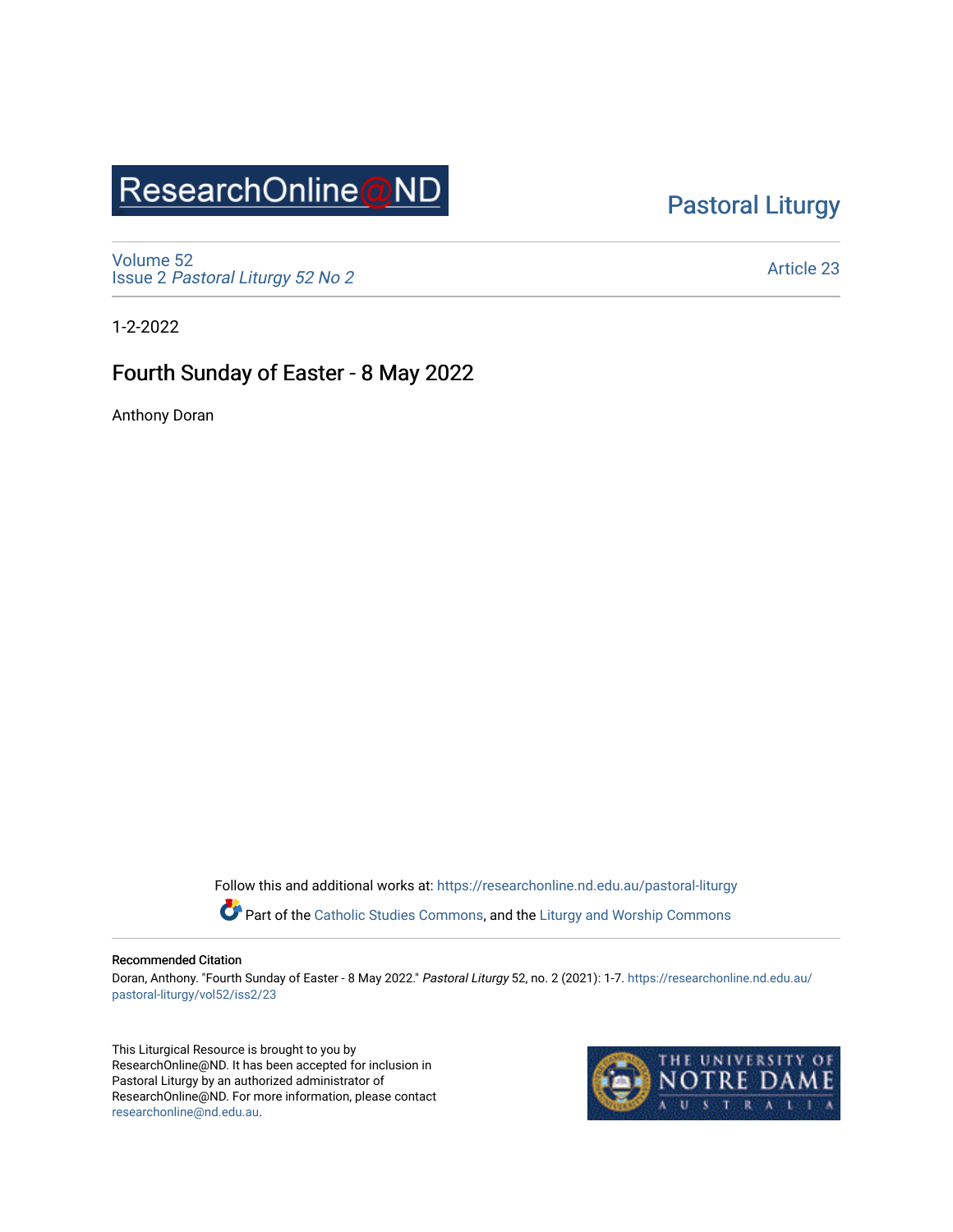

# **8 May 2022**

## Fourth Sunday of Easter

Reflection by Anthony Doran

### **Introduction**

The Fourth Sunday of Easter is known as Good Shepherd Sunday, and on this Good Shepherd Sunday, our readings are rich in images of God as Shepherd: calling to us, caring for us, protecting us, nurturing us. Are we ready to be cared for by our Good Shepherd?

### **Penitential Act**

Use one of the *Roman Missal* texts or this optional litany form:

Lord Jesus, you are the good shepherd who lays down his life. Lord, have mercy.

You gather your scattered children into one flock. Christ, have mercy.

You have lavished us with gifts of love. Lord, have mercy.

### **Collect**

*The oration* Almighty ever-living God, lead us to a share in the joys of heaven, so that the humble flock may reach where the brave Shepherd has gone before.

### *Commentary by Gerard Moore*

There are reminders in this prayer back to the 'lamb' imagery in the Easter Triduum, however with significant transposition of meaning. The shepherd has overcome death and in resurrection is one with God in heaven. The sense of shepherd is more of one who blazes a path than of the tender carer of the animals in his charge. The collect seeks that God lead the flock into that same place of joy, offering a sense of the Church as ever under the watchful presence of the divine. The note of humility tempers any Christian boasting or self-aggrandizement in relation to the power of the resurrection. The collect witnesses a broadening of the usual Easter images, and an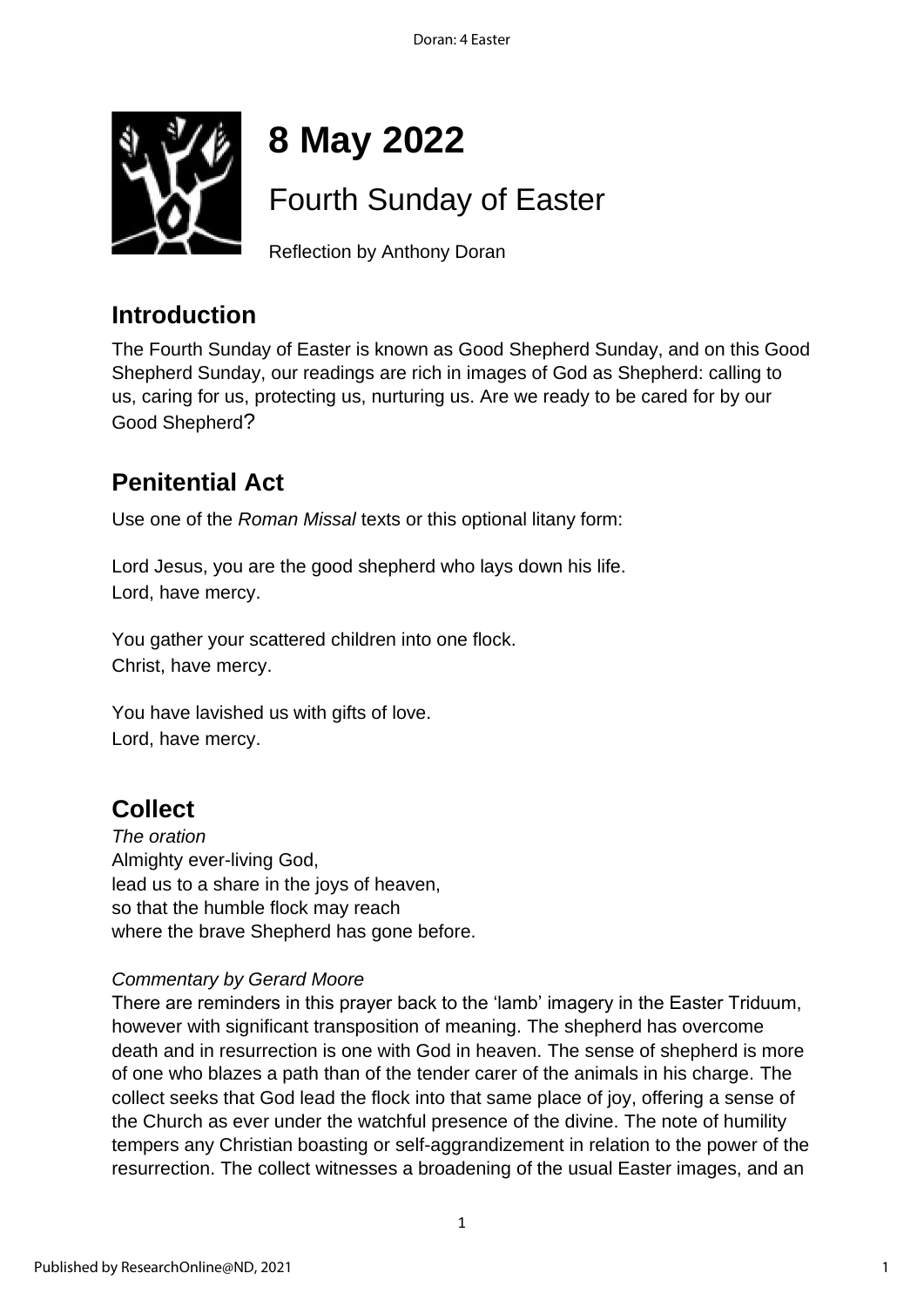enlargement of the range of meanings applied to Christ as shepherd. In part this may arise from the origins of the prayer as a collect during an ancient paschaltide service of evening prayer, where it was possibly prayed in conjunction with a shepherd psalm. Unfortunately, the current version has omitted a reference to the Holy Spirit and baptism that was in the earliest manuscript tradition.

### **First Reading**

### *Acts 13:14, 43-52*

This Sunday we find the apostles Paul and Barnabas continuing to preach the Good News, this time in Antioch. While many heard this message with rejoicing and thanksgiving, not all were so receptive. Shaking the dust from their feet, Paul and Barnabas move on to further mission fields.

### **Responsorial Psalm**

### **Psalm 99:1-3. 5. R v. 3**

#### *We are his people, the sheep of his flock.*

This psalm of thanksgiving opens with an invitation to praise God and continues with the reasons why we should praise God: the Lord's goodness to us, for we are God's people, 'the sheep of his flock.'

### **Second Reading**

### *Apocalypse 7:9, 14-17*

This Sunday's reading from the Book of the Apocalypse finds a great multitude of the elect gathered around the throne of the Lamb. In a paradox of images, the Lamb itself is the shepherd of the elect, leading the elect to springs of living water.

### **Gospel Reading**

#### *John 10:27-30*

We are the sheep of the flock of Jesus. As such, we will never be lost, and nothing can take us away from the care and protection of Jesus and the Father.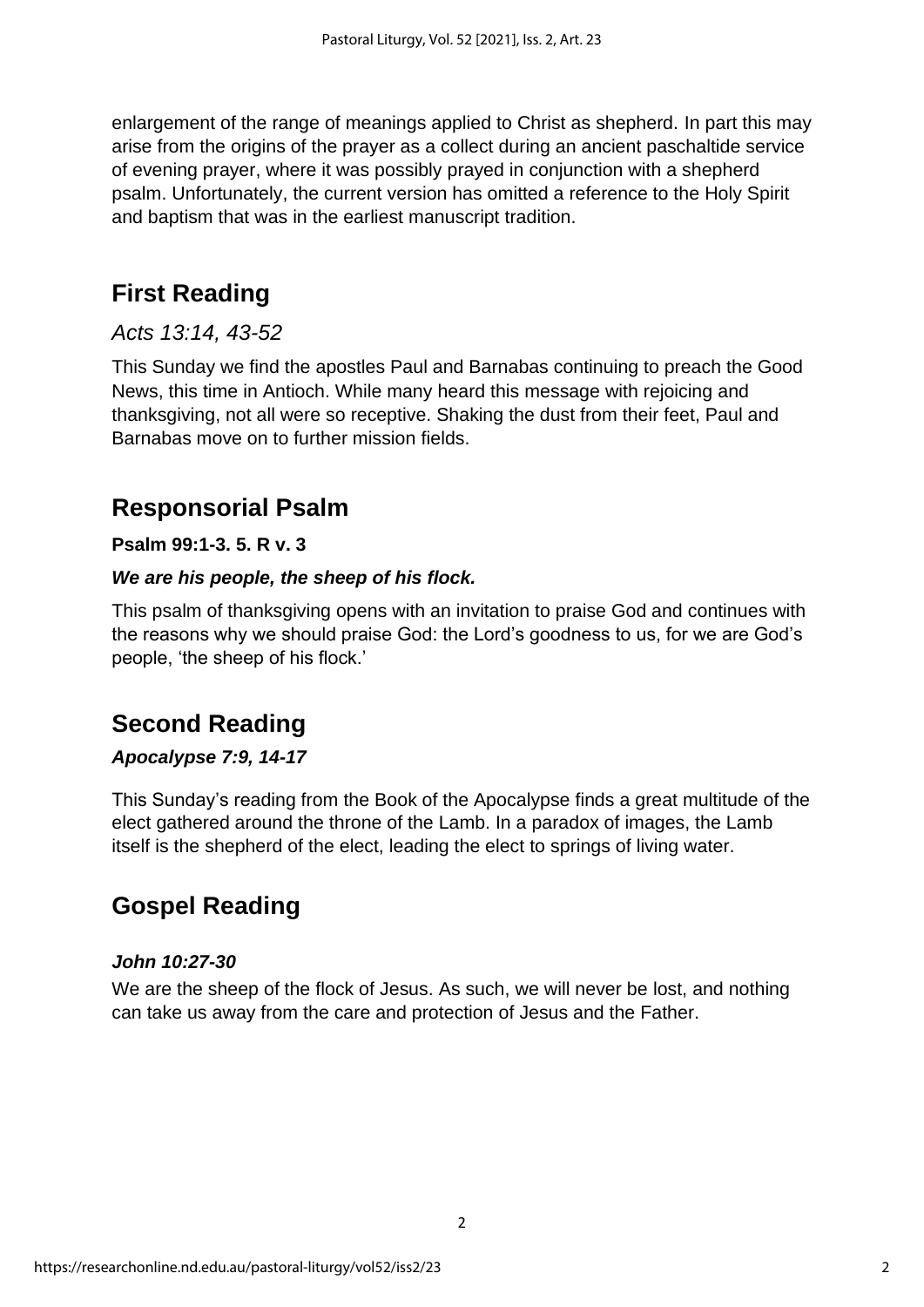### **Reflection**

During the Easter season, our First Reading is always taken from the Acts of the Apostles. And these First Readings have been telling us the story of the beginnings of the Church. How the Apostles were the witnesses to the Good News of the Resurrection. And then, how these Apostles proclaimed that Good News to the people of Jerusalem – the Jews.

Today's First Reading marks something of a watershed. After preaching to the Jews in the synagogue in Antioch in Pisidia, many of them decided to become followers of Christ: 'To remain faithful to the grace God had given them. '

Now, Paul and Barnabas faced opposition to their preaching. In response to the opposition they faced, Paul and Barnabas spoke out boldly and proclaimed that they were doing what the Lord had commanded them to do. And quoting the prophet Isaiah, they proclaim, 'I have made you a light to the nations, says the Lord, so that my salvation may reach the ends of the earth.'

In the Book of the Prophet Isaiah, the Lord utters these words to the Suffering Servant. And the task given to the Suffering Servant is to make the saving acts of God known to all the world. By quoting this verse from the prophet Isaiah, Paul and Barnabas are placing themselves in the line of tradition. They, too, are making the saving acts of God known to all the world. They are proclaiming to all the world the Good News that Jesus Christ has been risen from the dead by the Father.

This is the watershed. Because from now on, the Acts of the Apostles will not be concerned with the proclamation of this Good News in one small corner of the world. No. From now on, the story in the Acts of the Apostles will follow Paul as he preaches the Good News on his missionary journeys all over the known world. Preaching the Good News of the Resurrection of Jesus to Gentiles of every race and nation. These journeys of Paul will eventually lead him to proclaim the Good News in Rome – the capital of the known world in his time. There he will witness to this Good News with his life. Just as Peter would also do. Give witness to the Good News of Jesus by giving his life.

The preaching of the Good News to the Gentiles is not just some accident. The Good News is preached to all the world not just because Paul and Barnabas faced opposition in Antioch. To make the saving acts of God known to all peoples and races and nations is part of God's plan. Just as it was in the Book of the Prophet Isaiah, so it is in the Acts of the Apostles.

Why do we get excited about this? Why is this so important for us? Well, quite simply, we are in the inheritors of this tradition. Because when the Good News was proclaimed to the Gentiles in Rome and Malta, and Egypt and Iraq, and Greece and India and Ireland, it was preached to our forebears. These in turn proclaimed it to their children, and their children, and their children. And it is proclaimed this very day to us. The fact that we gather in a church on the other side of the world, two thousand years after the preaching of Paul and Barnabas first started preaching to the Gentiles is testament to the fact that this same preaching is part of God's plan.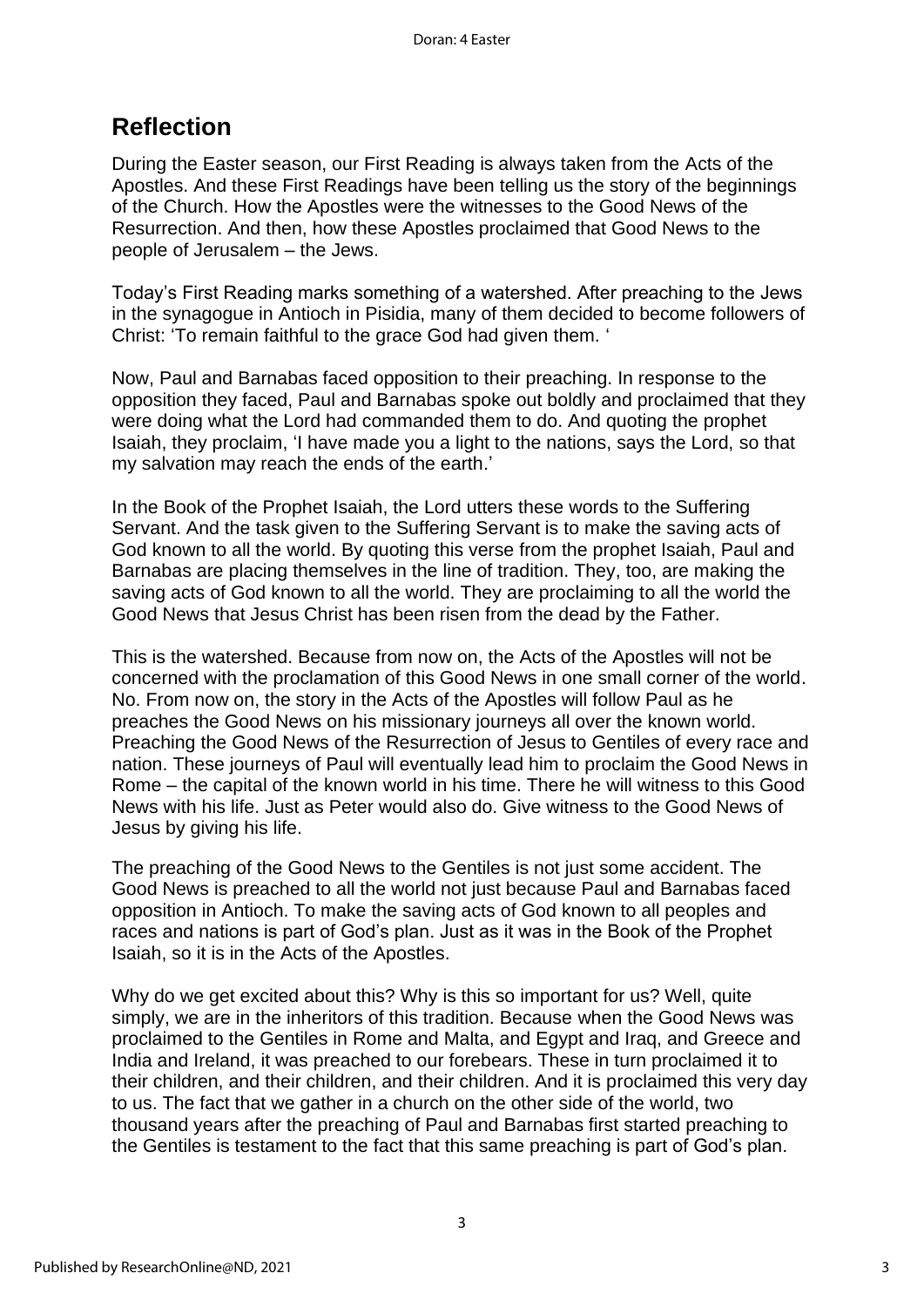And it remains part of God's plan to this very day. Today, the Fourth Sunday of Easter is known as Good Shepherd Sunday and it is a day when, as a Church, we pray for vocations to the Priesthood. So that more men may answer the call to be a light to the nations and proclaim the saving acts of God to the world in this day and age.

So, in a special way, we need to pray earnestly and seriously that many men may respond to God's call to the priesthood. To preach the Good News to all the world. It is easy to become discouraged by the prospect of the future. For all change is frightening and uncertain. And to be called to ministry in these times can a bit frightening and uncertain. But we must always remember: the power of the resurrection of Jesus is indeed the power to change the world. We share in this gift through the Holy Spirit which is given to us at our Baptism and Confirmation.

And the gifts we have, we are given to share.



4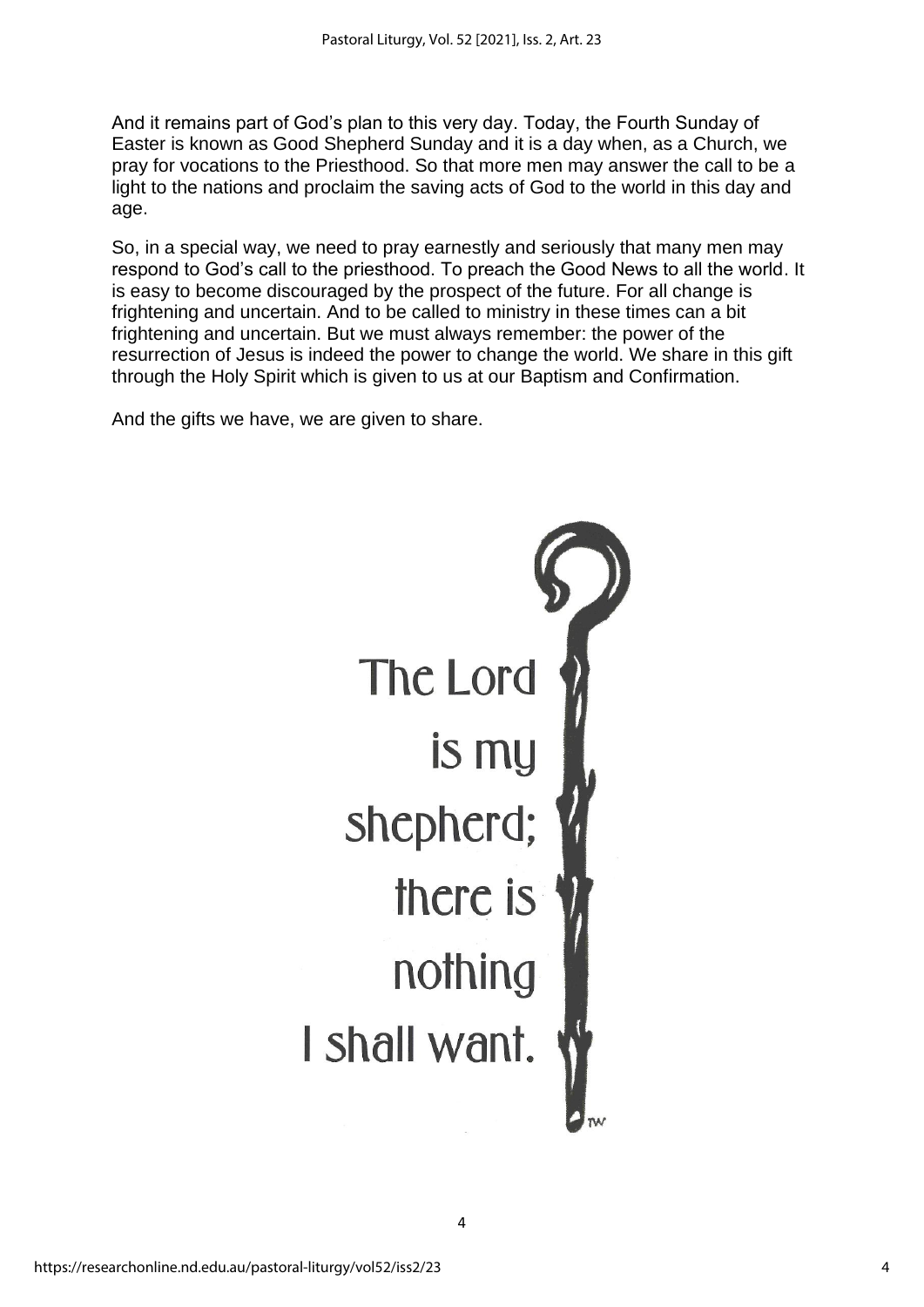## **Prayer of the Faithful**

### **Introduction**

We rejoice, O Lord, that we are your people and the sheep of your flock. Trusting in the wonder of your goodness, we bring you our needs.

### **Petitions**

We pray as your countless people, standing with Francis our Pope and all the leaders of our Church; clergy, lay and religious. May we rejoice in your resurrection and bring into being the reign of God, to your praise and glory. *(Pause)* Lord hear us OR We pray to the Lord.

We pray for the members of the Plenary Council and the committees and workers who support them. As we come together to respond to the vision of the future Church, give us a more profound faith, greater courage, deeper spirituality and the ability to discern clearly the direction of the Holy Spirit. *(Pause)* Lord hear us OR We pray to the Lord.

We pray that all world leaders will hear your voice and listen; that their hearts will be turned to compassion for those they govern, understanding that ultimately all is yours to be justly distributed.

*(Pause)* Lord hear us OR We pray to the Lord.

We pray for those gathered here as your people. Fill us with your Holy Spirit and shepherd us to serve each other and the world around us. *(Pause)* Lord hear us OR We pray to the Lord.

We pray for members of our community, and others known to us, who are suffering any sort of adversity particularly due to the pandemic. Keep their hearts fixed on you. May they know your presence and love in their pain and in the caring hands of others.

*(Pause)* Lord hear us OR We pray to the Lord.

We pray on this World Day for Vocations, that we all will acknowledge the need for lives dedicated to our baptismal vocation to be Christ to all we meet. May we each see that our Christian vocation requires us to be unafraid to live a faithful life and to declare ourselves as followers of Christ.

*(Pause)* Lord hear us OR We pray to the Lord.

### **Conclusion**

Father, we know that you spread your tent over us that in you we may live and move and have our being. In gratitude we present our petitions through the power of the Spirit and in the name of our Lord Jesus Christ.

#### **Amen.**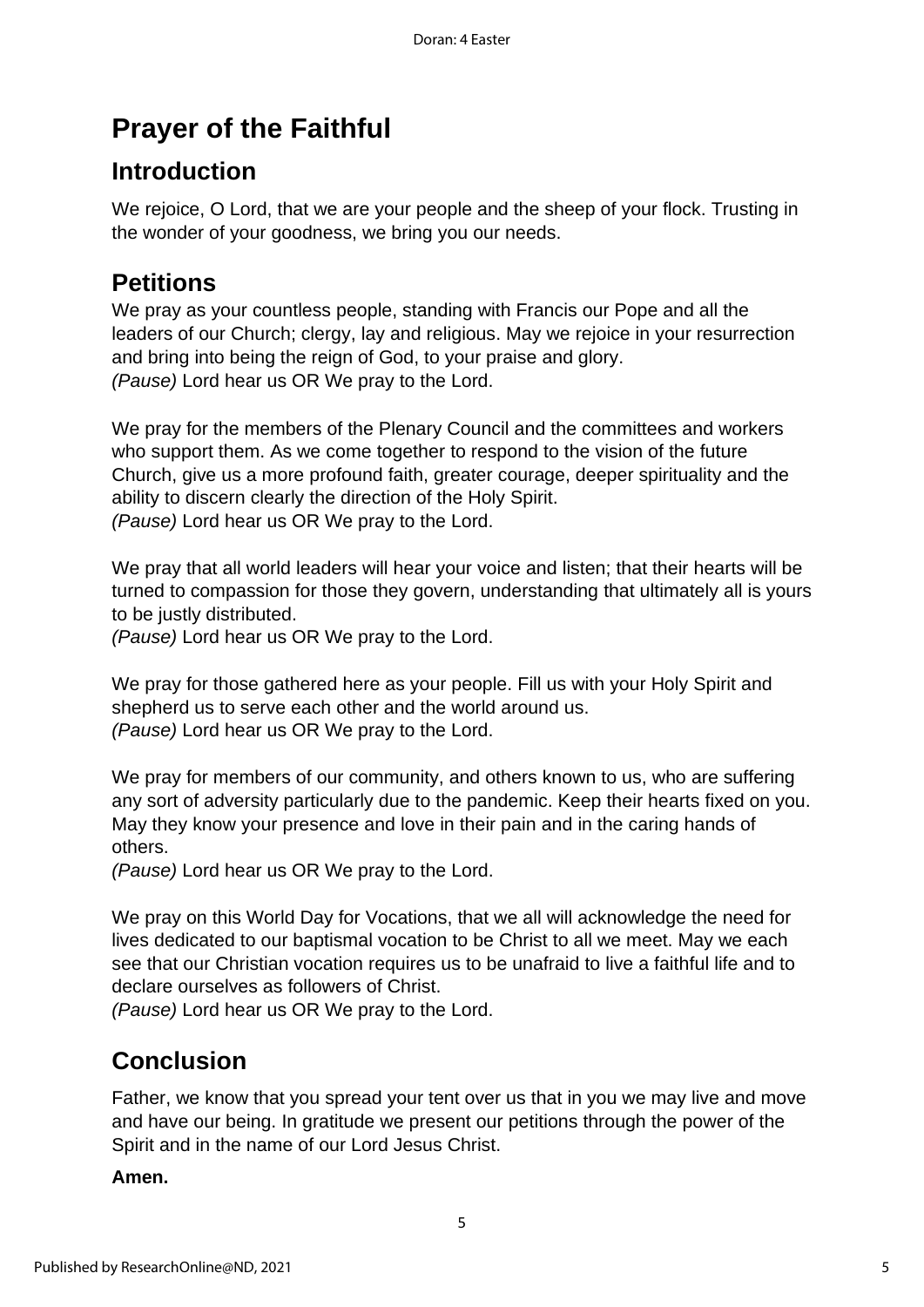### **Music selections by Alessio Loiacono and Chris deSilva**

### **GA**

All people that on earth do dwell. W Kethe/ Genevan Psalter. 533 All the earth proclaim the Lord. L. Deiss. 534 Baptised in water. M Saward/ Gaelic Melody. 179 Christ is made the sure foundation. J M Neale/ H Purcell. 482 Come to me. G Norbert. 228 Easter Alleluia. M Haugen. 358 Eye has not seen. M Haugen. 466 Gift of finest wheat. O Westendorf/ R E Kreutz. 191 Hail, Redeemer, King divine! P Brennan/ W Flood. 390 Like a shepherd. B Dufford SJ. 467 O Christ, the great foundation. T Lew/ S Wesley. 483 O flock of Christ. J Quinn SJ/ M Vulpius. 357 One bread, one body. J Foley SJ. 193 Shepherd me, O God. M Haugen. 24 Take and eat. M Joncas. 198 The Church's one foundation. S Stone/ S Wesley. 484 The Lord is my shepherd. B Boniwell. 506 The Lord's my shepherd. (Crimond). J. Irvine. 473

#### **AOV1**

All people that on earth do dwell. W Kethe/ 'Genevan Psalter. 25 All the earth proclaim the Lord. L. Deiss. 184 Because the Lord is my shepherd. C Walker. 66 Come to me. G Norbert. 37 Come to the water. F Andersen MSC. 74 Eye has not seen. M Haugen. 146 Like a shepherd. B Dufford SJ. 160 One bread, one body. J Foley SJ. 129 Shepherd me, O God. M Haugen. 33 The Lord is my shepherd. B Boniwell. 26 The Lord's my shepherd. (Crimond). J. Irvine. 144

#### **AOV4Kids**

O how good is Christ the Lord. Traditional. 84

#### **AOVNG**

The Lord is my shepherd. Joshua Blakesley. 127

#### **CWB**

Shepherd of souls, in love, come feed us. J. Clifford Evers. 804 The Lord my shepherd rules my life. Christopher Idle. 829 The Lord is my shepherd. Brian Boniwell. 830 The Lord is my shepherd**,** my shield. Joseph Wise. 831 The Lord's my shepherd. *Scottish Psalter*. 833